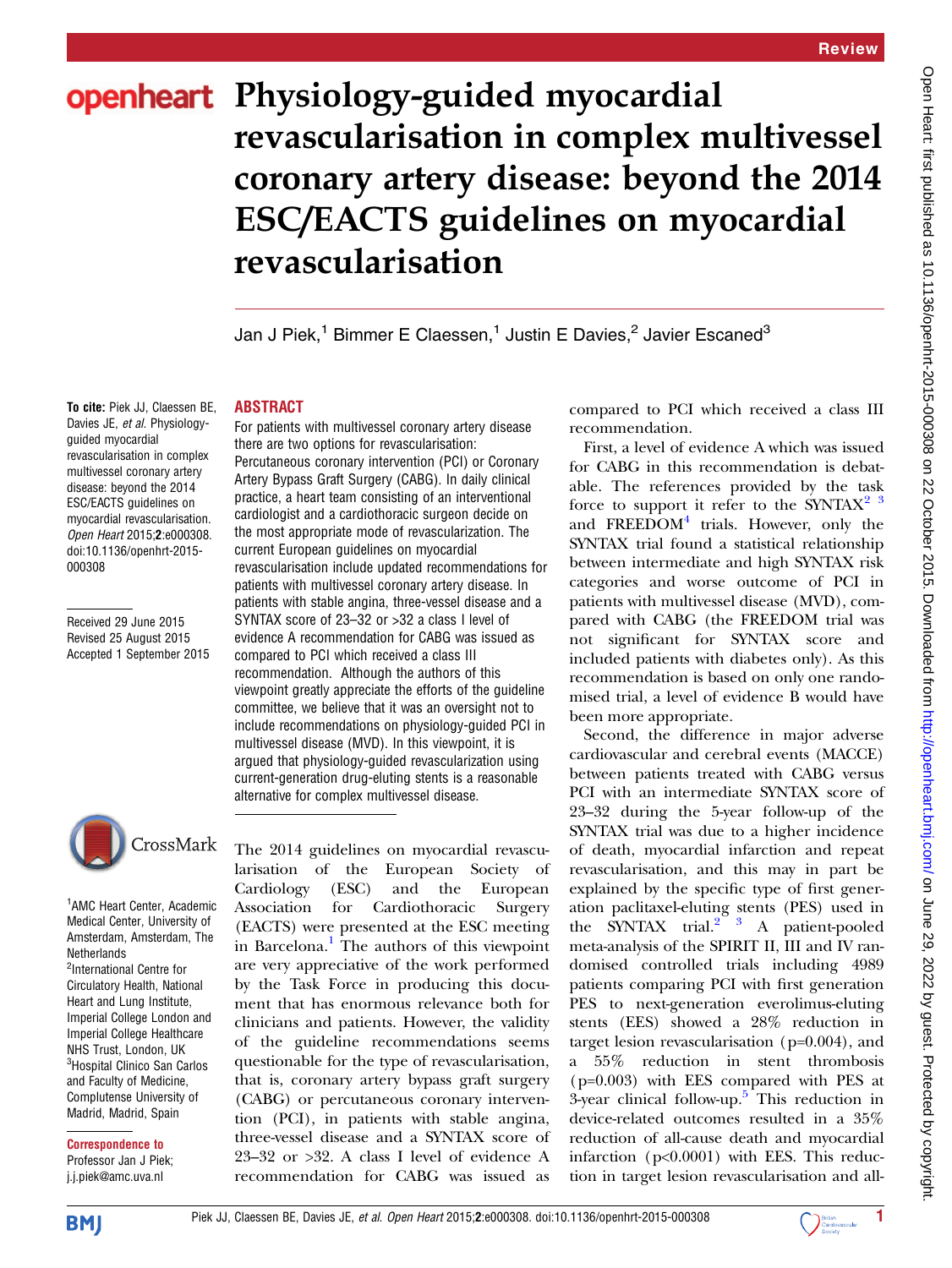

Figure 1 Fixed-effects meta-analysis of five-year outcomes from randomised trials comparing the everolimus-eluting stent (EES) with the paclitaxel-eluting stent (PES). Size of data markers indicates the weight of the study.

cause mortality or myocardial infarction seems to be robust up to 5-year follow-up as illustrated by a fixed-effects meta-analysis of the 5-year results of the SPIRIT II and III trials (figure 1). The SPIRIT IV trial was not included in this meta-analysis as the final follow-up was performed at 3 years. It is obvious that these data can only be extrapolated with caution to the SYNTAX trial cohort, but if we consider a 30% potential reduction in clinical event rates by using next-generation DES in SYNTAX at 5-year follow-up, there would no longer be any significant differences between the CABG and PCI groups with the lone exception of myocardial infarction in the intermediate SYNTAX score group (figure 2). The recently published BEST (Randomised Comparison of Coronary Artery Bypass Surgery and Everolimus-Eluting Stent Implantation in the Treatment of Patients with Multivessel Coronary Artery Disease) trial yielded similar results. $6$  A total of 880 patients with multivessel coronary artery disease were randomly assigned to PCI with EES or CABG. At a median follow-up of 4.6 years, there were no significant differences in terms of death or myocardial infarction between both groups. There was however an increased rate of repeat revascularisation, due to a significantly higher rate of non-target lesion revascularisation in the PCI group.

In the new guidelines the task force acknowledges 'recent studies have shown the superiority of several newgeneration drug-eluting stents (DES) over earlygeneration DES, not only with respect to efficacy but also safety' (ie, lower restenosis, mortality, myocardial infarction and stent thrombosis rates that dictate individ-ual components of the primary MACCE outcome).<sup>[1](#page-2-0)</sup> We believe that these considerations should have been taken into account at the time of making the aforementioned recommendation. However, it should be noted that the observed improvement in safety and efficacy outcomes with EES as compared with PES is limited to patients

without diabetes mellitus.<sup>[7](#page-2-0)</sup> The task force also acknowledges that first-generation DES 'currently play an irrelevant role in the treatment of CAD and are largely supplanted by new-generation DES'.<sup>[1](#page-2-0)</sup> In other words, that early DES technology has been superseded by a



Figure 2 Figures showing the effects of a potential 30% relative reduction in events with next-generation drug-eluting stents in the percutaneous coronary intervention arm of the SYNTAX three-vessel disease cohorts with intermediate (A) and high SYNTAX scores (B), while assuming an unchanged event rate in the surgical arm (data modified from reference number 3). Pearson  $\chi^2$  methods were used to recalculate p values. CABG, coronary artery bypass grafting; MACCE, major adverse cerebrocardiovascular events; MI, myocardial infarction; PCI, percutaneous coronary intervention; repeat revasc, repeat revascularisation.